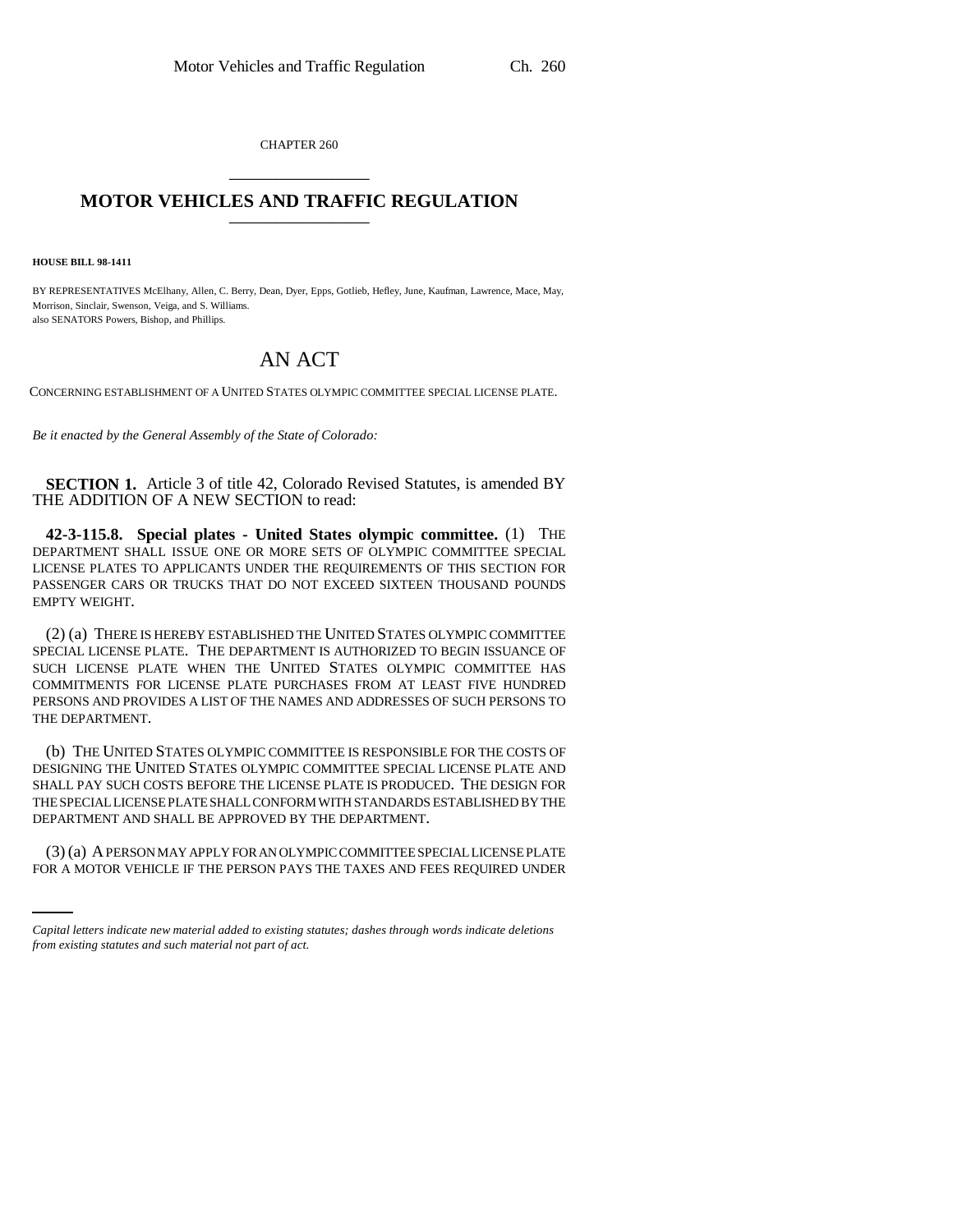Ch. 260 Motor Vehicles and Traffic Regulation

THE PROVISIONS OF THIS SECTION AND PROVIDES THE DEPARTMENT OR AUTHORIZED AGENT A CERTIFICATE ISSUED BY THE COMMITTEE CONFIRMING THAT SUCH PERSON MEETS THE QUALIFICATIONS FOR THE LICENSE PLATE ESTABLISHED BY THE COMMITTEE PURSUANT TO PARAGRAPH (b) OF THIS SUBSECTION (3). THE DEPARTMENT SHALL PREPARE A CERTIFICATE FORM TO BE USED BY THE COMMITTEE WHEN CONFIRMING THAT A PERSON IS ELIGIBLE TO OBTAIN OLYMPIC COMMITTEE SPECIAL LICENSE PLATES.

(b) THE COMMITTEE MAY ESTABLISH THE FOLLOWING QUALIFICATIONS FOR PERSONS SEEKING TO OBTAIN SPECIAL LICENSE PLATES UNDER THE PROVISIONS OF THIS SECTION:

(I) SPECIFIED LEVELS OF CONTRIBUTIONS TO THE UNITED STATES OLYMPIC COMMITTEE; OR

(II) PAYMENT OF SPECIFIED DUES, INCLUDING SPECIAL DUES ESTABLISHED FOR THE SPECIAL LICENSE PLATES. IF THE OLYMPIC COMMITTEE COLLECTS SPECIAL DUES FOR SPECIAL LICENSE PLATES, THE MONEYS MAY BE EXPENDED ONLY FOR SUPPORT OF THE UNITED STATES OLYMPIC COMMITTEE PROGRAM.

(4) VEHICLES REGISTERED UNDER THIS SECTION SHALL BE SUBJECT TO ALL OTHER PROVISIONS OF THIS ARTICLE EXCEPT THOSE RELATING TO THE TYPE OF NUMBER LICENSE PLATES UNDER SECTION 42-3-113.

(5) (a) THE AMOUNT OF THE TAXES AND FEES FOR OLYMPIC COMMITTEE SPECIAL LICENSE PLATES UNDER THIS SECTION IS THE SAME AS THE AMOUNT OF THE TAXES AND FEES SPECIFIED FOR REGULAR MOTOR VEHICLE LICENSE PLATES; EXCEPT THAT THE DEPARTMENT SHALL COLLECT A ONE-TIME FEE OF TEN DOLLARS FOR EACH MOTOR VEHICLE FOR ISSUANCE OR REPLACEMENT OF SUCH LICENSE PLATES. THE DEPARTMENT SHALL TRANSMIT THE ADDITIONAL ONE-TIME FEE TO THE STATE TREASURER WHO SHALL CREDIT THE SAME TO THE HIGHWAY USERS TAX FUND.

(b) AN APPLICANT MAY APPLY FOR OLYMPIC COMMITTEE SPECIAL LICENSE PLATES THAT ARE PERSONALIZED UPON PAYMENT OF THE ADDITIONAL FEE REQUIRED BY SECTION 42-3-114 (7) (a) FOR PERSONALIZED LICENSE PLATES AND CONFORMANCE WITH ALL OTHER REQUIREMENTS OF SECTION 42-4-114. IF ANY APPLICANT HAS EXISTING PERSONALIZED LICENSE PLATES FOR A MOTOR VEHICLE, THE APPLICANT MAY TRANSFER THE COMBINATION OF LETTERS OR NUMBERS TO A NEW SET OF SPECIAL LICENSE PLATES FOR THE VEHICLE UPON PAYING THE FEE IMPOSED BY SECTION 42-3-114 (7) (a) AND UPON TURNING SUCH EXISTING PLATES IN TO THE DEPARTMENT AS REQUIRED BY THE DEPARTMENT. ANY PERSON WHO HAS OBTAINED PERSONALIZED OLYMPIC COMMITTEE SPECIAL LICENSE PLATES UNDER THIS PARAGRAPH (b) IS REQUIRED TO PAY THE ANNUAL FEE IMPOSED BY SECTION 42-3-114 (7) (b) FOR RENEWAL OF SUCH PERSONALIZED PLATES. THE FEES UNDER THIS PARAGRAPH (b) ARE IN ADDITION TO ALL OTHER TAXES AND FEES IMPOSED FOR THE SPECIAL LICENSE PLATES.

(6) ANY RENEWAL OF A SPECIAL LICENSE PLATE ISSUED UNDER THIS SECTION SHALL BE HANDLED IN THE SAME MANNER AS OTHER LICENSE PLATES UNDER THE PROVISIONS OF SECTION 42-3-112 OR, FOR PERSONALIZED PLATES, UNDER THE PROVISIONS OF SECTION 42-3-114.